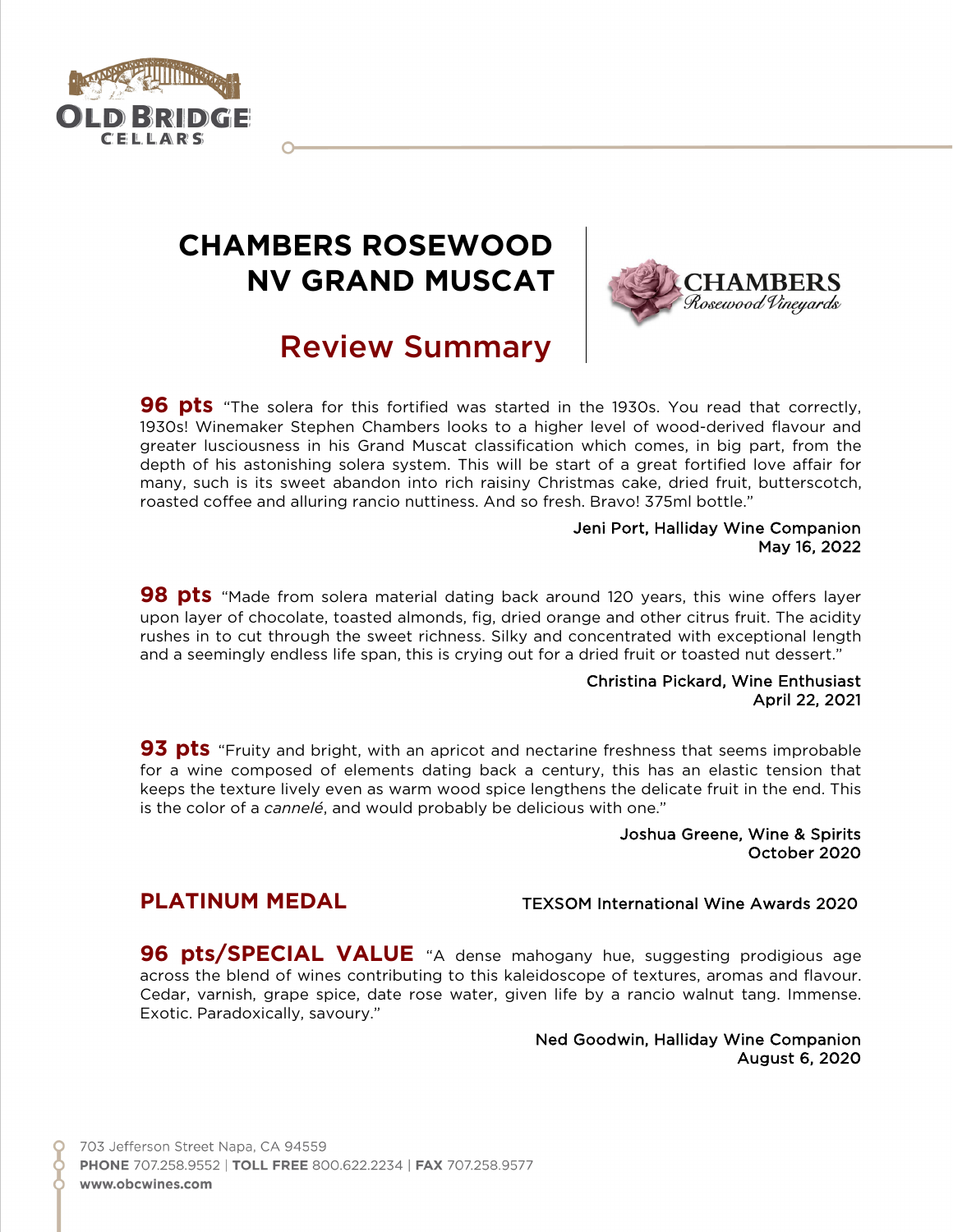

**94 pts/EDITORS' CHOICE** "Coffee-hued, this fortified Muscat is a thing of beauty. Notes of sun-dried citrus fruits, toffee, burnt sugar and drying flowers are followed by a palate that is rich but with still fresh acidity and a dried fruit finish that feels endlessly long. Drink slightly chilled with a nut and fruit-filled dessert."

#### Christina Pickard, Wine Enthusiast February 2019

**95 pts** "Here the wine emerges as a perfect example of muscat, supple and smooth in one moment, wildly exotic and energetic the next, playing tricks on the palate – just an excuse to have another sip, of course, the length of the wine is prodigious, as is its balance, but the orchestra of Christmas pudding, Turkish delight and high-toned spices plays on."

#### James Halliday, Halliday Wine Companion 2019

**97 pts** "The olive rim to a walnut-brown heart of the color sets the scene; the heady essence of raisin bouquet pushes any discussions of the fortifying spirit to the back row; in its place there is an Arabian bazaar of spices, with a nod to Turkish baklava, then a rolling wave of Christmas pudding with a garnish of dark chocolate and caramelized rose nuts. The ultimate magic of the Chambers wines lies in the freshness of the finish."

#### James Halliday, Australian Wine Companion 2018

**93 pts** "Toasted hazelnut, salted caramel and dark chocolate–covered coffee bean flavors are bold and intense, set on a smooth and silky frame, but with plenty of freshness to stand up to the sweetness. Spice and tobacco notes linger."

#### MaryAnn Worobiec, Wine Spectator April 2018

**94 pts** "Amber-rimmed brown. Heady aromas of mocha, fig jam, molasses, raisins and candied dates, backed by a hint of smokiness. Broad, sweet and deeply concentrated, offering palate-coating molasses cookie, toffee, dark chocolate, coffee liqueur and candied fig flavors and a touch of maple syrup. Refuses to let go on the finish, which emphatically echoes the molasses and date notes."

#### Josh Raynolds, Vinous October 2017

**94 pts** "There's no getting around the fact that this wine is sweet, a huge wave of sugar that might knock you over, even as the texture provides a down pillow of softness to cradle your fall. It would be hard not to fall for this wine, scented in a complex array of gingerbread, graham cracker, orange pekoe tea and jasmine. It's plump in the middle, lasting on grapescented sweetness, with a fascinating crushed mineral structure holding that sweetness and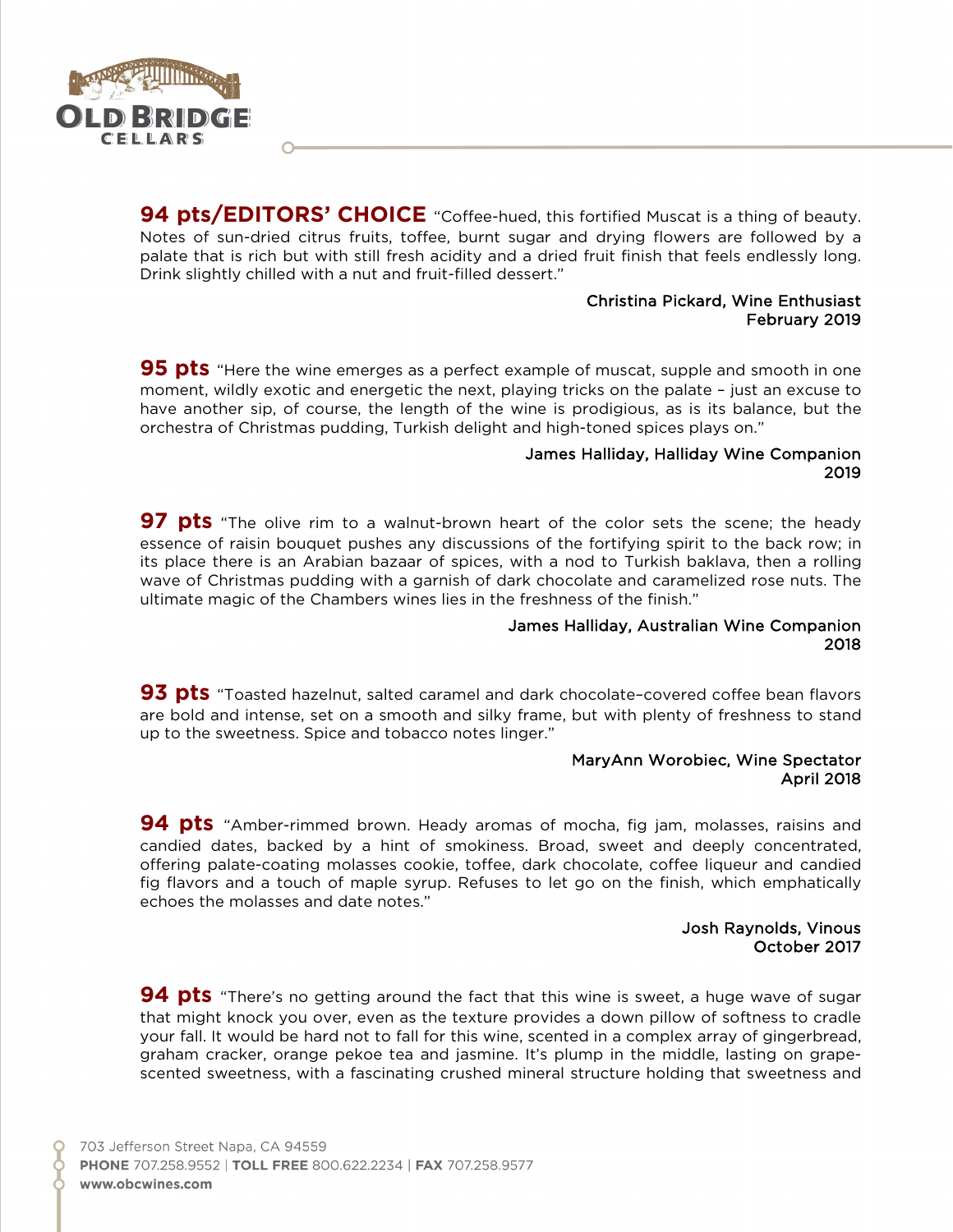

making it profound. The Chambers family blends this from stocks they have maintained since the early 20th century."

> Joshua Greene, Wine & Spirits Magazine October 2017

# **97 pts/TOP 100 WINES OF 2016 – #57/EDITORS' CHOICE**

"Deep mahogany. Dried fig and black tea on the nose, then concentrated mocha and molasses flavors, enlivened by candied orange zest. Full, rich and sweet, but surprisingly drinkable, with terrific intensity and length."

#### Joe Czerwinski, Wine Enthusiast October 2016

**94 pts** "Dark brown, with a shimmering green rim. Deeply pitched aromas and flavors of fruitcake, pomegranate molasses, Café Brûlot and candied date, with a subtle hint of smokiness emerging slowly with air. Broad, concentrated and very sweet, showing a spherical texture and superb back-end power. The molasses and coffee qualities come back strong on a strikingly persistent, spice-tinged finish, which leaves behind a very sweet note of fig paste."

#### Josh Raynolds, Vinous March 2016

**93 pts** "Fasten your seatbelt for this intense textural pleasure, a wine that mesmerizes with its freshness over layer upon layer of flavor. I could list nuts, dried fruits, coffee, mocha, raisins, cedar, tobacco, orange, caramel. Or you could pour yourself a glass and explore this wine's depths. For all of its complexity, it's tightly structured, presenting its flavors with grace."

#### Joshua Greene, Wine & Spirits Magazine October 2015

**92 pts** "Not as darkly concentrated or marked by rancio as the Rare bottling (but considerably less expensive), this is still an excellent sweet wine. Earthy notes of caramel and mocha dominate, rounded out by candied dates and wrapped up by a long, coffee-tinged finish."

#### Joe Czerwinski, Wine Enthusiast March 2015

**92 pts** "Stephen Chambers blends this wine from his family's collection of stocks reaching back more than 100 years. It's luscious and ripe, with scents of candied orange rind and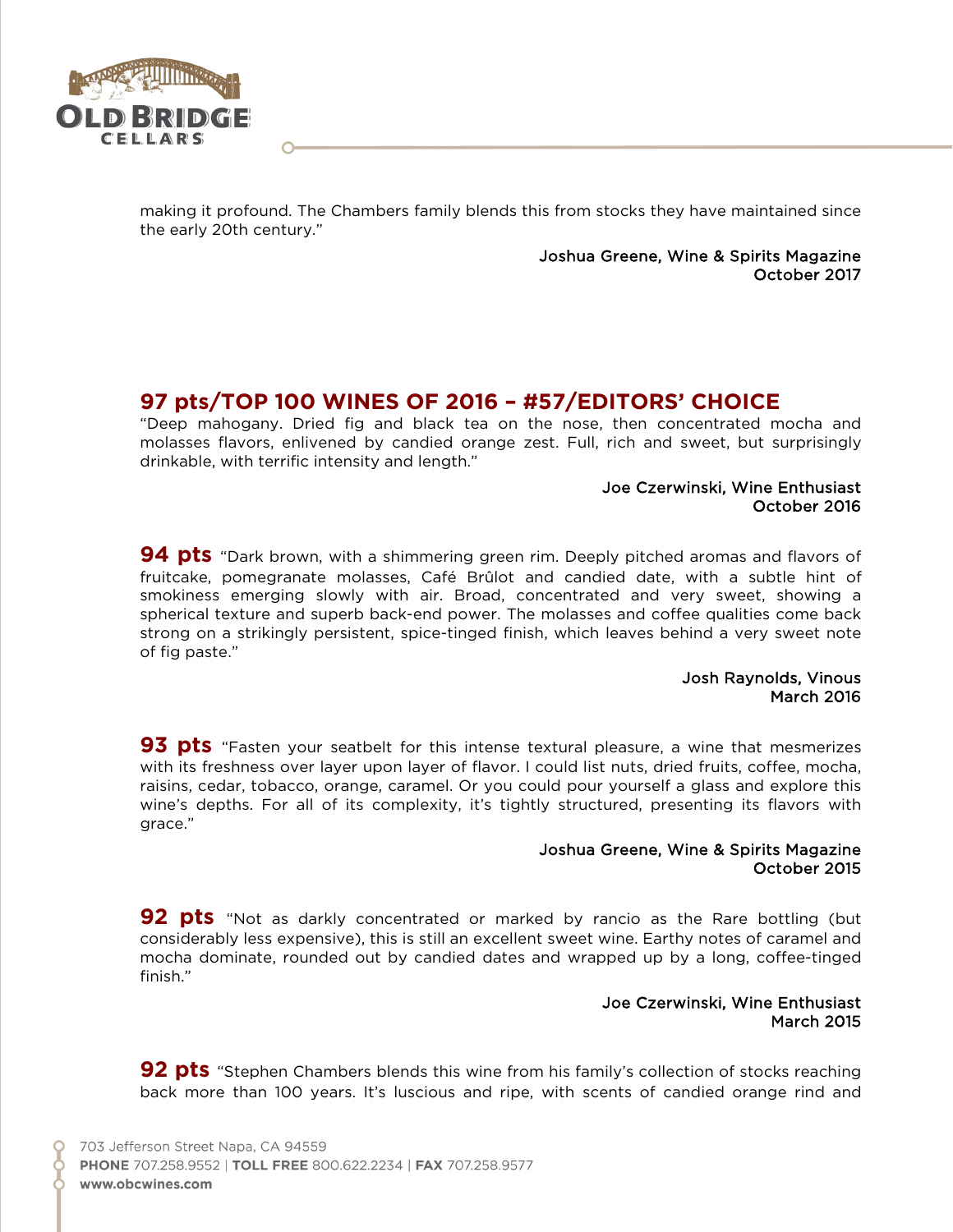

baking spices. The fruit feels succulent, the texture broad and rich. Though the wine is sweet, it's balanced by refreshing acidity, making it compellingly drinkable long into the evening."

#### Joshua Greene, Wine & Spirits Magazine February 2015

**93 pts** "Dark amber. Intense, smoke-accented fruitcake and mocha scents are lifted by a spicy element and pick up notes of toffee, espresso and licorice candy with air. Lush, palatecoating cherry liqueur and molasses flavors show superb depth and a velvety texture, with a hint of mace adding bite. Really clings on the finish, which leaves smoky cherry and candied date notes behind."

#### Josh Raynolds, Stephen Tanzer's International Wine Cellar July/August 2014

**94 pts** "Dark, spicy and richly sweet, this is the color of brewed coffee, with espresso and bittersweet chocolate notes melding with cherry pie, toasted walnut and candied orange peel flavors, lingering expressively."

#### Harvey Steiman, Wine Spectator Insider April 23, 2014

**94 pts** "Amber-rimmed brown. Deeply pitched aromas of caramel, fig paste, honey and candied dates, with smoke and exotic spice overtones. Rich, creamy and intensely sweet, offering an array of poached and singed fruit flavors accompanied by toasted nut and toffee qualities. Like some sort of liquified nut tart, with a sweet, clinging finish that shows superb persistence."

#### Josh Raynolds, Stephen Tanzer's International Wine Cellar July/August 2013

**96 pts** "Has moved well into the brown spectrum, with olive starting to appear on the rim; here the raisin fruit has concentrated and developed strong Christmas pudding, liquored plum, and an array of Asian spices, wrapped up in a viscous drum roll of flavor."

#### James Halliday, Australian Wine Companion 2013

**93 pts** "Rutherglen Grand Muscat blended from wines that are up to 70 years old in the Chamber's family cellars. This is a dark beauty with a seemingly everlasting flavor of honey and beeswax, along with an acidic sting that deeps the sweetness in check. It's complex and mouthwatering, to sip on its own or serve with an apple tart a la mode."

#### Joshua Greene, Wine & Spirits Magazine October 2012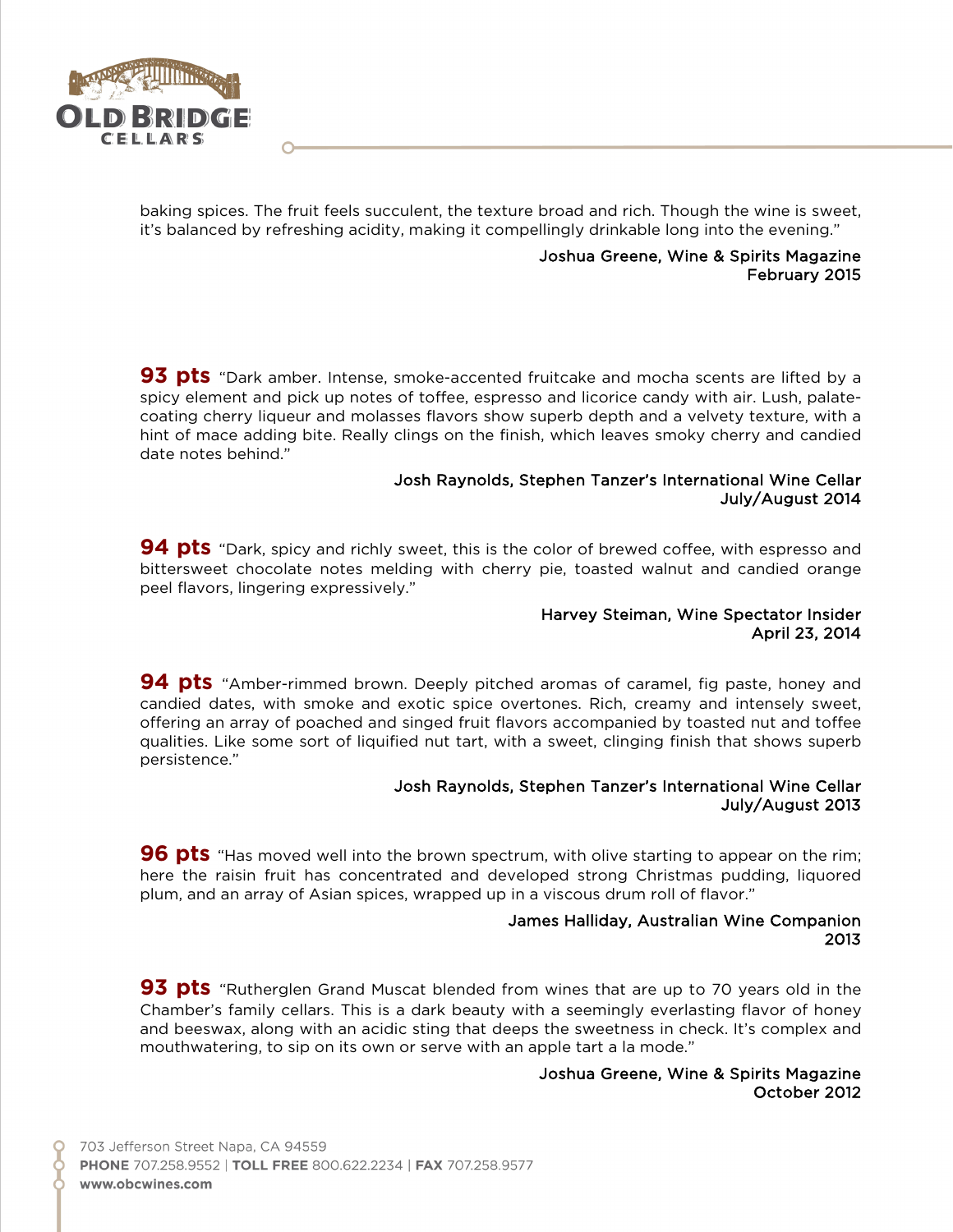

**94 pts** "Dark brown. Deep, brooding aromas of blackcurrant, roasted coffee, black tea, clove and caramel, with floral and smoke topnotes. Sweet, palate-staining dark fruit and toffee flavors are touched by nuances of spice, bitter chocolate and candied fig. Weighty, smoky and clinging, with superb finishing energy and sweetness."

#### Josh Raynolds, Stephen Tanzer's International Wine Cellar July/August 2012

**95 pts** "Polished, unctuous and complex, layering its spice and pepper character through flavors of dried apricot, tobacco and brown sugar. Has richness, depth and deftness."

#### Harvey Steiman, Wine Spectator Insider March 14, 2012

**95 pts** "A very appealing balance between freshness and age, with touches of oak, bitter almonds, toffee and some lifted floral, musky notes; the palate is poised, weighty and shows a very pleasant burnt caramel character on the finish; delicious."

#### James Halliday's Australian Wine Companion 2012

## **97 pts – Best of the Best Exercise 2018** Nick Stock, Good Wine Guide

2012

**94 pts** "Dark brown, with a copper rim. Exotic aromas of candied cherry, toffee, licorice and botanical herbs, with a strong floral overtone. Smooth, sappy and intensely sweet, offering lush smoke- and spice-accented red fruit and floral pastille flavors and a touch of mocha. Leaves cherry and caramel notes behind on the very long, sappy finish."

#### Josh Raynolds, Stephen Tanzer's International Wine Cellar September/October 2011

**95 pts** "The Grand level of Chambers' offerings may be the best compromise between expense, rarity and quality. This Grand Muscat boasts knockout scents of dried flowers, tea leaves and rancio, while the flavors are date-like in sweet intensity but accompanied by floral qualities and impeccable freshness."

#### Joe Czerwinski, Wine Enthusiast February 2011

**93 pts** "This starts out with high notes of spice before settling into a cushion and soft cherry fruit. The finish brings a dusting of cocoa powder, then nuttiness that turns toward baked persimmon, lengthening, opening and expanding as it brightens into kumquats and cream. A wine for conversation at the end of the meal."

#### Joshua Greene, Wine & Spirits Magazine February 2011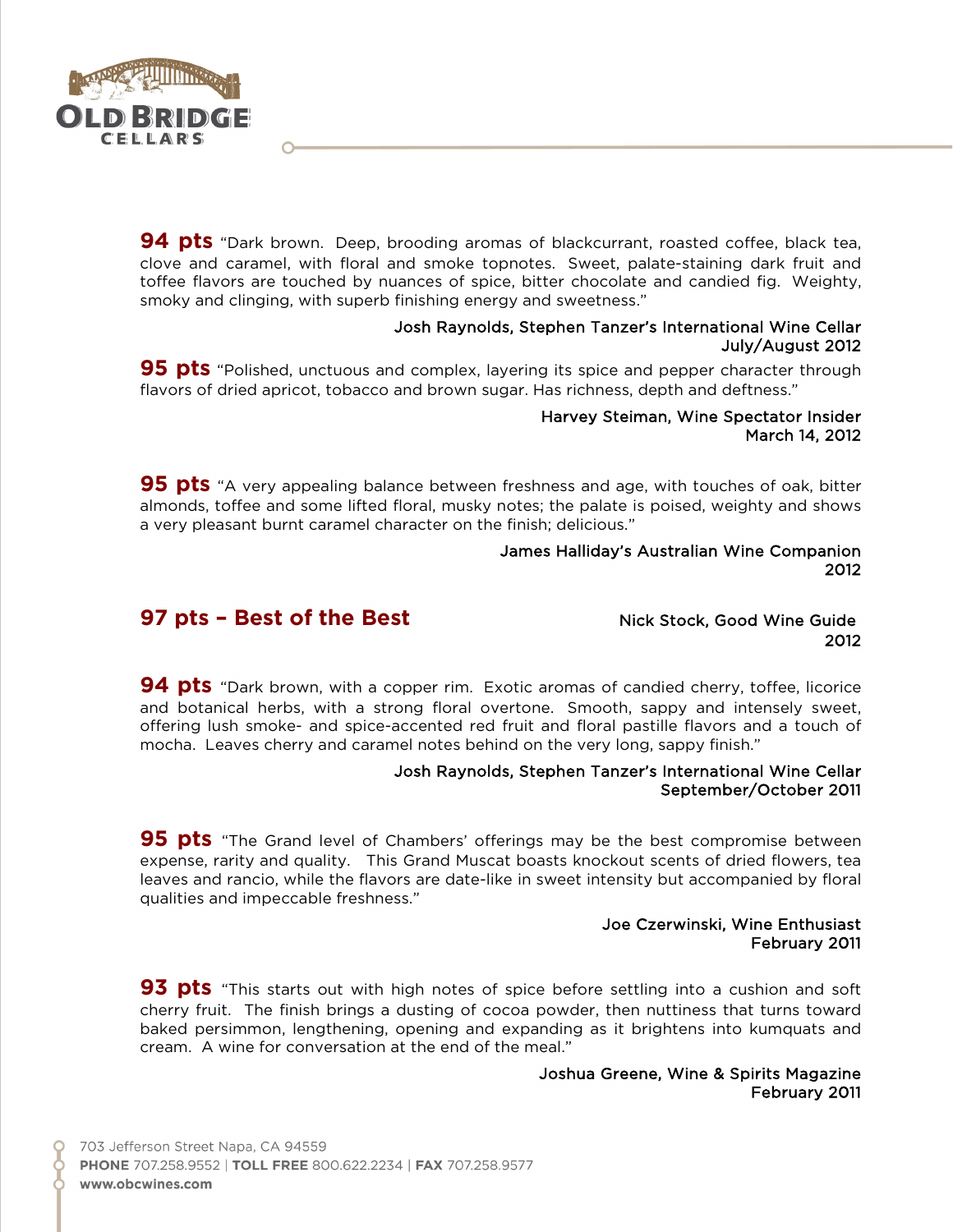

**94 pts** "Light amber. An intensely perfumed array of dried orchard and pit fruit aromas is complicated by exotic Indian spices and flowers, along with a note of cherry pit. Bitter orange peel and medicinal red fruit flavors are intensely sweet but don't come off as heavy or thick, with a lively cracked pepper note coming up on the back half. Pretty wild stuff, finishing with strong cut and clinging sweetness."

#### Josh Raynolds, Stephen Tanzer's International Wine Cellar July/August 2010

**93 pts** "With a medium brown color going slightly green at the edge, NV Rosewood Vineyards Grand Muscat has aromas of macerated sultanas, fig paste, baklava, toasted hazelnuts and coffee grounds plus a little mace. The palate is very sweet and very crisp with an unctuous silkiness that blankets the mouth and lingers a very long time."

#### Lisa Perrotti-Brown, Robert Parker Wine Advocate June 30, 2010

**98 pts** "The highest pedigree and most elegantly styled Rutherglen Muscat has long been the calling card of the Chambers family. This wine balances richness and intensity with fragrance and elegance. Haunting, moist, crushed rose petals and superb, fresh lift. Intense raisiny flavors unfold across the palate, building savory rancio through the finish. Immaculate!"

#### Nick Stock, The Penguin Good Australian Wine Guide 2010

**96 pts** "As has been noted in Issues 168 and 173, they are the product of a solera system so there is total consistency from year to year. The lower end wines are spectacular values and the Rare bottlings approach perfection. They should not be missed."

#### Jay Miller, Robert Parker Wine Advocate December 2009

**90 pts** "Complex and compelling, this wine uses its age and sweetness to great effect. The aroma is dense, layering scents of figs, dates, orange peel and salted nuts. The alcohol seems to extend the wine's sweetness and intensity. If it's too much to take on its own, pour it over vanilla ice cream."

#### Wine and Spirits Magazine October 2009

**93 pts** "Medium amber color. Intensely floral and spicy on the nose, which displays scents of cherry, botanical herbs, mint and dried flowers. Smells like an amaro, with a gentle smoky overtone. Surprisingly lively in the mouth, offering spicy pit fruit and molasses flavors and a kick of peppery mint. This is shockingly lithe for the type, finishing with strong cut and lingering toffee and bitter peach pit notes."

#### Josh Raynolds, Stephen Tanzer's International Wine Cellar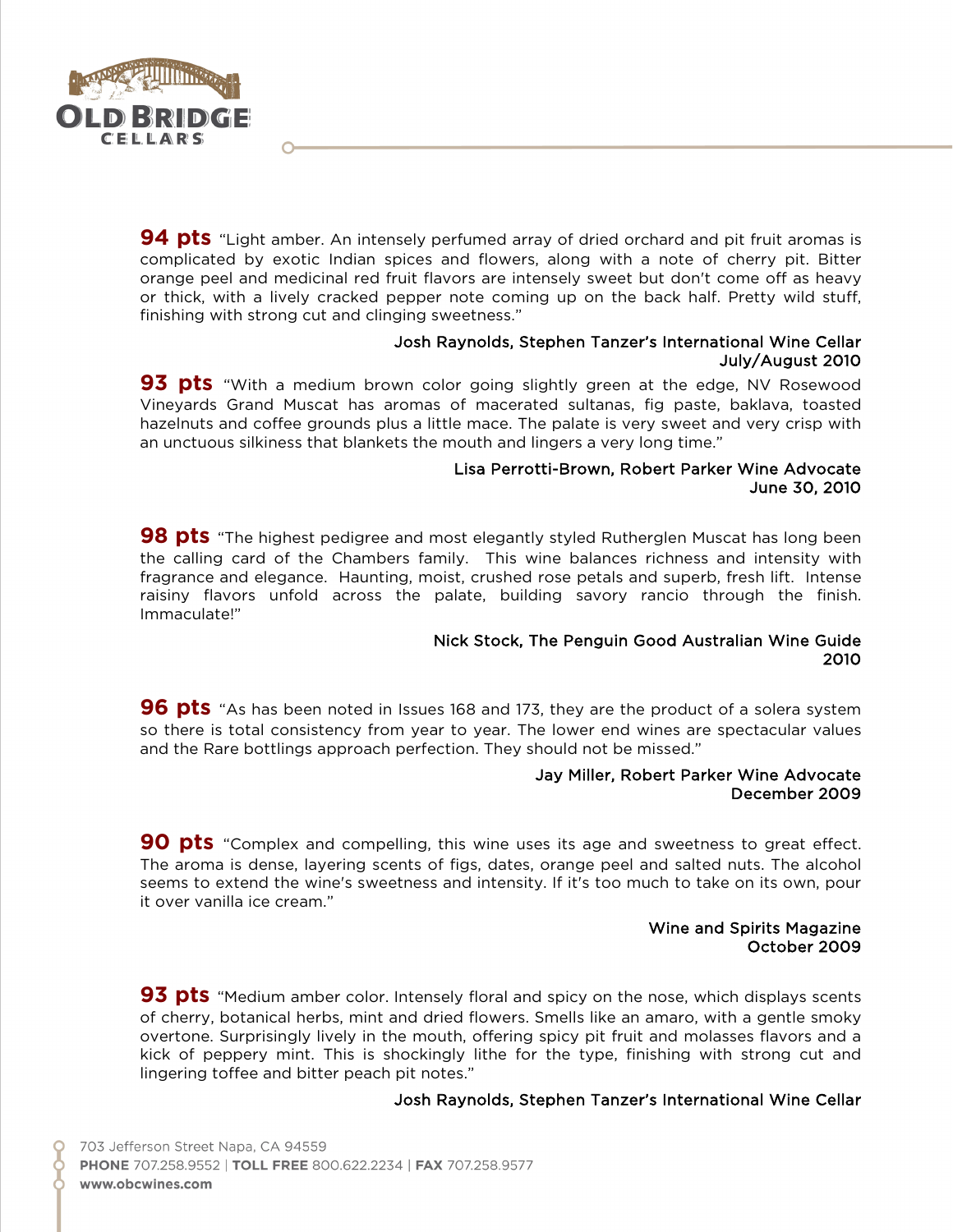

### September/October 2009

"During an amazing Chambers Rosewood tasting with Stephen Chambers at Elway's Restaurant, I loved the thick, creamy Chambers Rare Muscat. Butter cream and rum joined allspice and vanilla-bourbon extract on the long, mineral-driven, buttery finish. Truly a dessert in a glass."

#### Ben Weinberg, "Unfiltered, Unfined" Weinberg's Wine Notes #66 September 2009

**96 pts** "The Non-Vintage Grand Muscat is dark amber with aromas and flavors of mocha, molasses, fig, and spice box. It is beautifully balanced and exceptionally long."

#### Robert Parker Wine Advocate February 2009

**96 pts** "The Non-Vintage Grand Muscat is dark amber with aromas and flavors of mocha, molasses, fig, and spice box. It is beautifully balanced and exceptionally long. Chambers Rosewood Vineyards makes my short list of greatest fortified wine producers."

#### Robert Parker Wine Advocate October 2007

**92 pts** "Smooth and silken, cool as well water, this tastes like something a farmer would ladle out of an old cask and serve you in a chalice. Sweet and supple, this wine has a smoky edge, a pleasant balancing char to the melting caramel and toffee flavor."

#### Wine & Spirits Magazine February 2006

**99 pts** "Deep amber color is accompanied by aromas and flavors of coffee liqueur, brown sugar, molasses, prunes, figs, and a bevy of spices. It is just extraordinary stuff!"

#### Robert Parker Wine Advocate October 2004

**93 pts** "Exotic, high-toned aromas of orange peel, clove, currant and maple syrup; showing more fruit than the muscadelle. Then silky and pliant in the mid-palate, with compelling sweetness and perfect balancing acidity. This is downright elegant. The Muscadelle suggests a higher percentage of older material, but this is even smoother."

#### Stephen Tanzer's International Wine Cellar July/August 2004

**99 pts** "Reveals more orange marmalade notes. It is an incredibly unctuous, sweet, thick wine, but, like its siblings, it is neither heavy nor cloying because of good underlying acidity."

#### Robert Parker Wine Advocate August 2003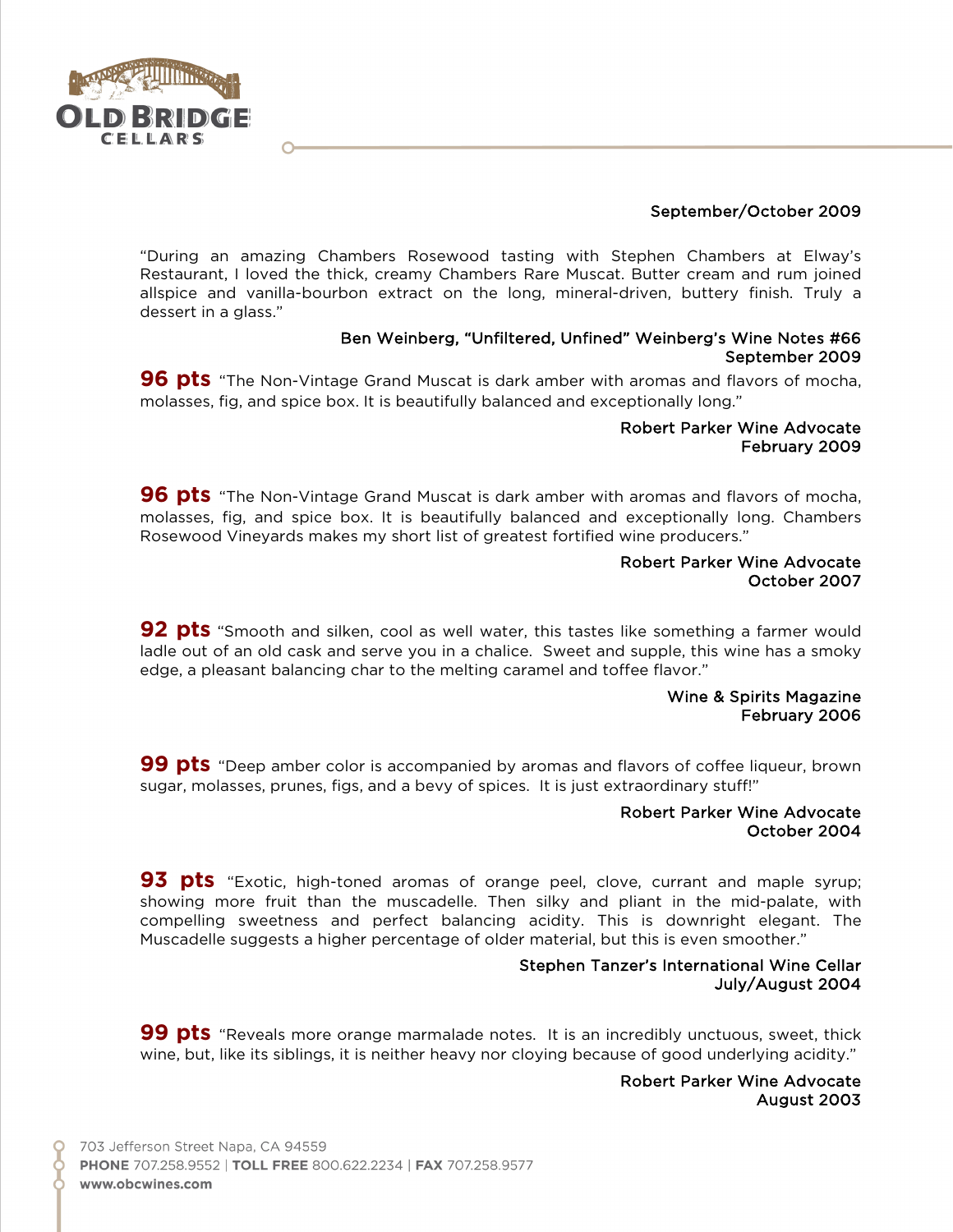

**96 pts** "Wonderfully floral and intense on the nose, still remarkably fresh despite its raisined rancio aromas. Viscous and intense, this is a luscious, wonderfully concentrated and pristine expression of its style."

#### Stephen Tanzer's International Wine Cellar July/August 2003

**99 pts** "The four other offerings range from one degree of awesome to another. These are all sweet, but their extraordinary concentration of flavor, explosive aromatic fireworks, and singular characteristics make them nearly impossible to describe accurately. Aromas of caramel, toffee, fig, molasses, maple syrup, and oranges macerated in cognac emerge from all four. These change quickly in the glass, providing an orgasmic smorgasbord of flavors. They are almost unbelievable in their richness and aromatic complexity. Life's too short not to drink at least a few glasses of William Chambers' fortified Muscats and Tokays."

#### Robert Parker Wine Advocate October 2002

**98 pts** "It is amazing how many sensational efforts emerge from this country. This luxurious offering possesses such extraordinary unctuosity, thickness, complexity, and richness that it must be tasted to be believed. It is not just a big, thick sugar ball, because it has sound underlying acidity as well as remarkable complexity and freshness. A spoonful or two is enough for most non-gluttons to appreciate the riveting heights this cuvee represents. The wine possesses notes of smoke, roasted nuts, coffee, brown sugar, maple syrup, prunes, honey, fruitcake, overripe orange/apricots, and remarkable spicy characters. This is a riveting example of a fortified dessert wine that I enthusiastically recommend …In summary, life is too short not to try this wine ... a true Australian treasure."

#### Robert Parker Wine Advocate June 2001